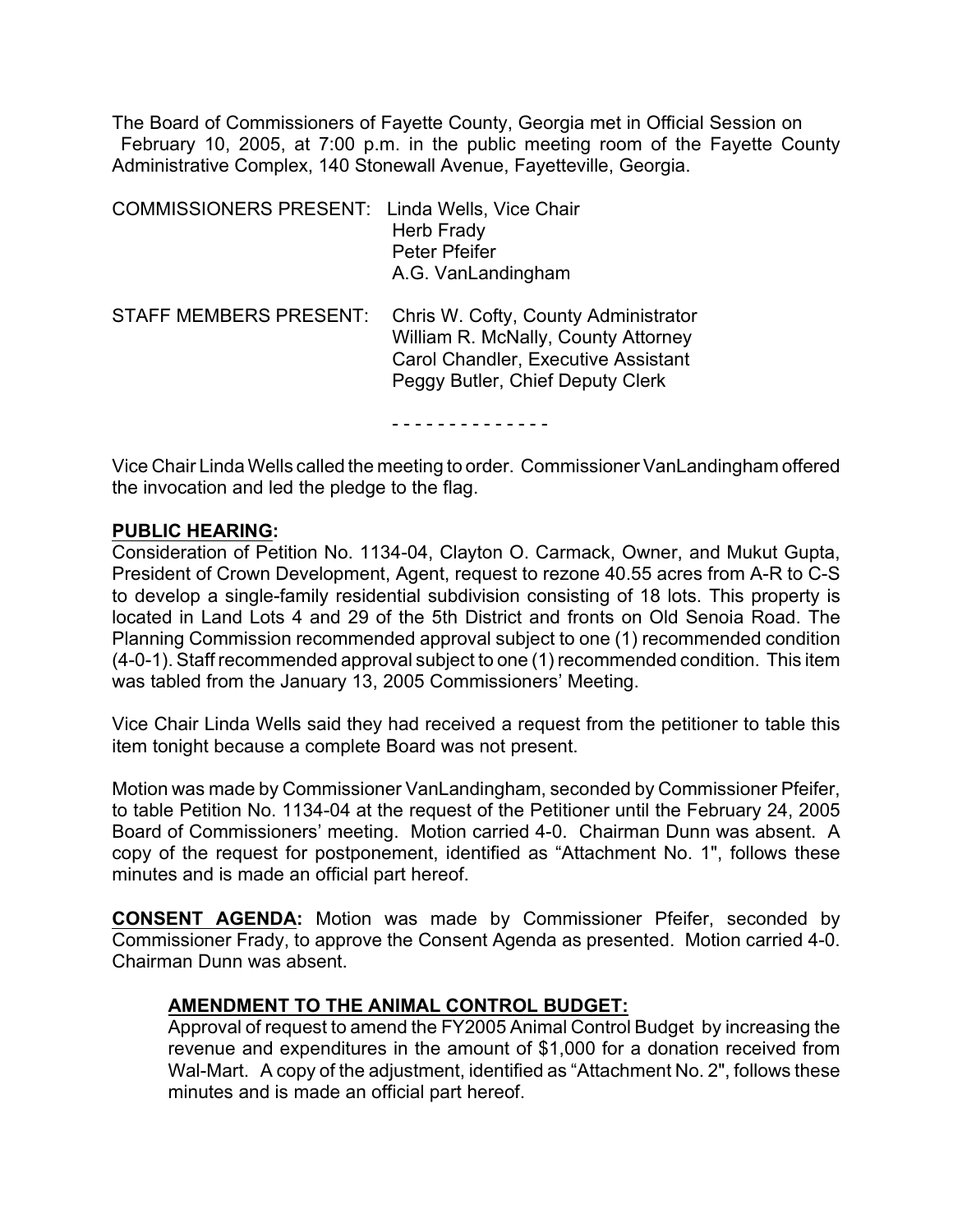**Minutes February 10, 2005 Page 2**

## **AMENDMENT DECREASING THE COUNTY'S CONTINGENCY FUNDS AND INCREASING THE JUVENILE COURT'S INDIGENT DEFENSE EXPENDITURE:**

Approval of request to amend the FY2005 budget decreasing the County's contingency funds and increasing the Juvenile Court's indigent defense expenditure in the amount of \$47,400. A copy of the request, identified as "Attachment No. 3", follows these minutes and is made an official part hereof.

# **TRANSFER OF FUNDS - SHERIFF'S DEPARTMENT:**

Approval of request to transfer funds from the General Budget fund to the Sheriff's Technical Services Division Budget account code 10030326-52233 in the amount of \$2,608.13. A copy of the request, identified as "Attachment No. 4", follows these minutes and is made an official part hereof.

### **INCREASE IN THE ICLE SATELLITE REVENUE ACCOUNT:**

Approval of request to increase the Library's ICLE Satellite revenue account 10060002- 341960 in the amount of \$210 and the Public Relations expenditure account in the amount of \$210 due to donation received. A copy of the request, identified as "Attachment No. 5", follows these minutes and is made an official part hereof.

### **AGREEMENT FOR SERVICES WITH MCINTOSH TRAIL:**

Approval of annual Agreement for Services with the McIntosh Trail Mental Health/Mental Retardation/Substance Abuse Services. A copy of the Agreement, identified as "Attachment No. 6", follows these minutes and is made an official part hereof.

### **BOARD MINUTES APPROVED:**

Approval of minutes for the Board of Commissioners meeting held on January 5, 2005.

### **PUBLIC COMMENT:**

Members of the public are allowed up to five minutes each to address the Board on issues of concern other than those items which are on this evening's agenda.

There was no public comment.

### **STAFF REPORTS:**

ATTORNEY MCNALLY: County Attorney Bill McNally requested an Executive Session to discuss one real estate item and two legal items.

COMMISSIONER VANLANDINGHAM: Commissioner VanLandingham requested an Executive Session to discuss one personnel item.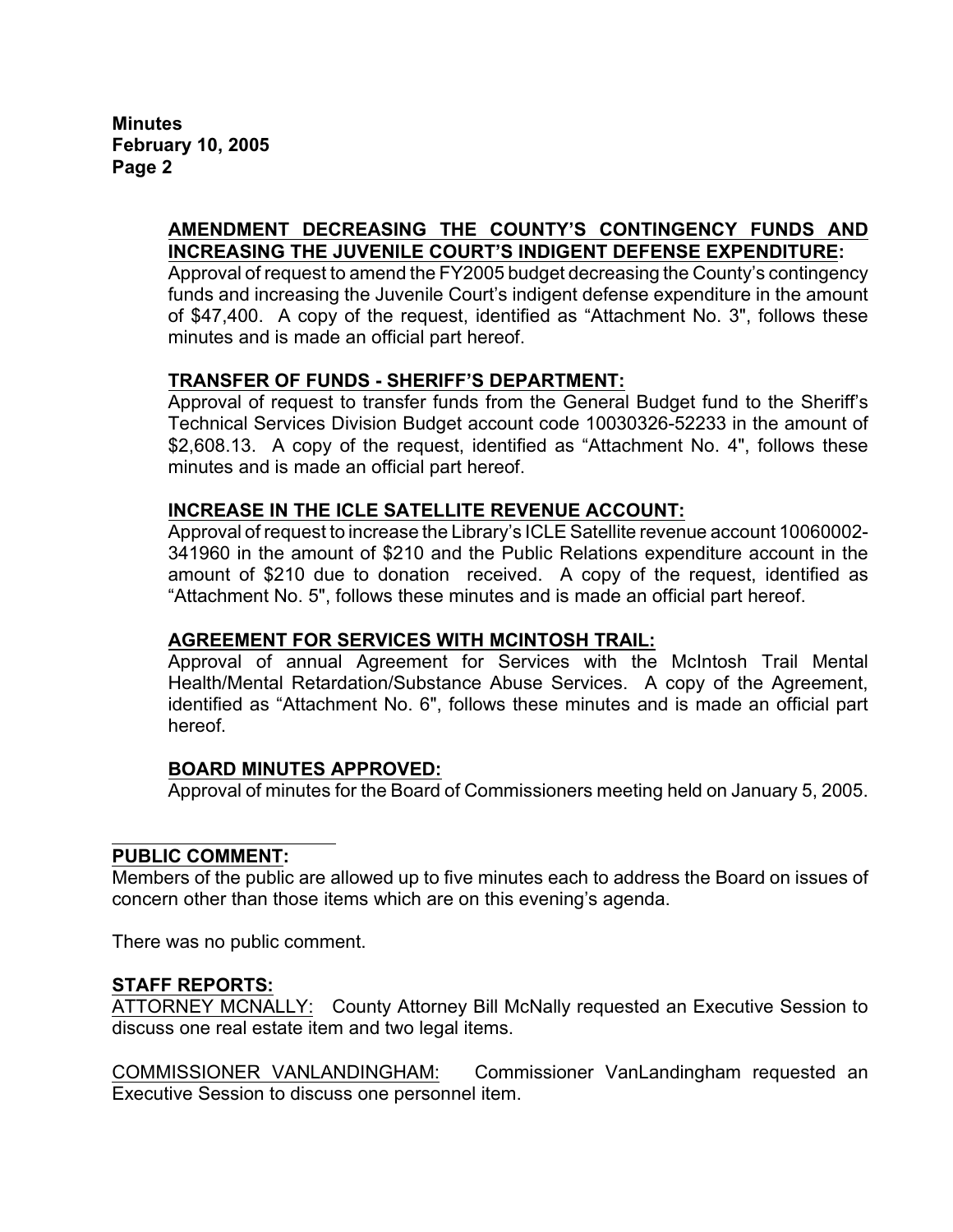**Minutes February 10, 2005 Page 3**

COMMISSIONER VANLANDINGHAM: Commissioner VanLandingham said he received a report from George M. Flynn on the proposed new Senior Center building. He said when the Board entered into this, they asked the staff to pursue this to find out where we were and what would be the Board's obligation to undertake this project to finish it out. He asked if he was reading the report right. He said he thought it indicated that they were around \$500,000 before they started construction.

County Administrator Chris Cofty responded that he had spoken to someone earlier this week to make sure of the interpretation. He said the report listed \$95,000 and a lot of cost plus 20% items throughout the document. He said he was informed that they were looking at a cost somewhere in the ½ million dollar range. He said he was told the sewer tapping was estimated to cost approximately \$100,000. Mr. Cofty said he asked for a more definitive figure to present to the Board of Commissioners. He said that was being worked on now.

Commissioner VanLandingham said he would like this carried out on the finished product rather than the preliminary. He said it seemed they were entering into something greater than first proposed. He said before any dollar amount was committed, he would like to know what the total dollar amount was going to be.

Mr. Cofty said once the County took over the project they would have to competitively bid the project. He said the plans were only 80% complete and we would have to have a complete set of plans before they would be able to put the project out for bid.

**EXECUTIVE SESSION:** Motion was made by Commissioner Wells, seconded by Commissioner Frady, to adjourn to Executive Session for one real estate item, two legal items and one personnel item. Motion carried 4-0. Chairman Dunn was absent.

**REAL ESTATE:** Attorney McNally discussed a real estate item with the Board.

Motion was made by commissioner VanLandingham, seconded by Commissioner Wells, authorizing Attorney McNally to proceed in this matter. Motion carried 4-0. Chairman Dunn was absent.

**LEGAL:** Attorney McNally discussed a legal item with the Board.

The Board took no action on this matter.

**LEGAL:** Attorney McNally discussed a legal item with the Board.

Motion was made by Commissioner Frady, seconded by Commissioner Wells, authorizing Attorney McNally to proceed in this matter. Motion carried 4-0. Chairman Dunn was absent.